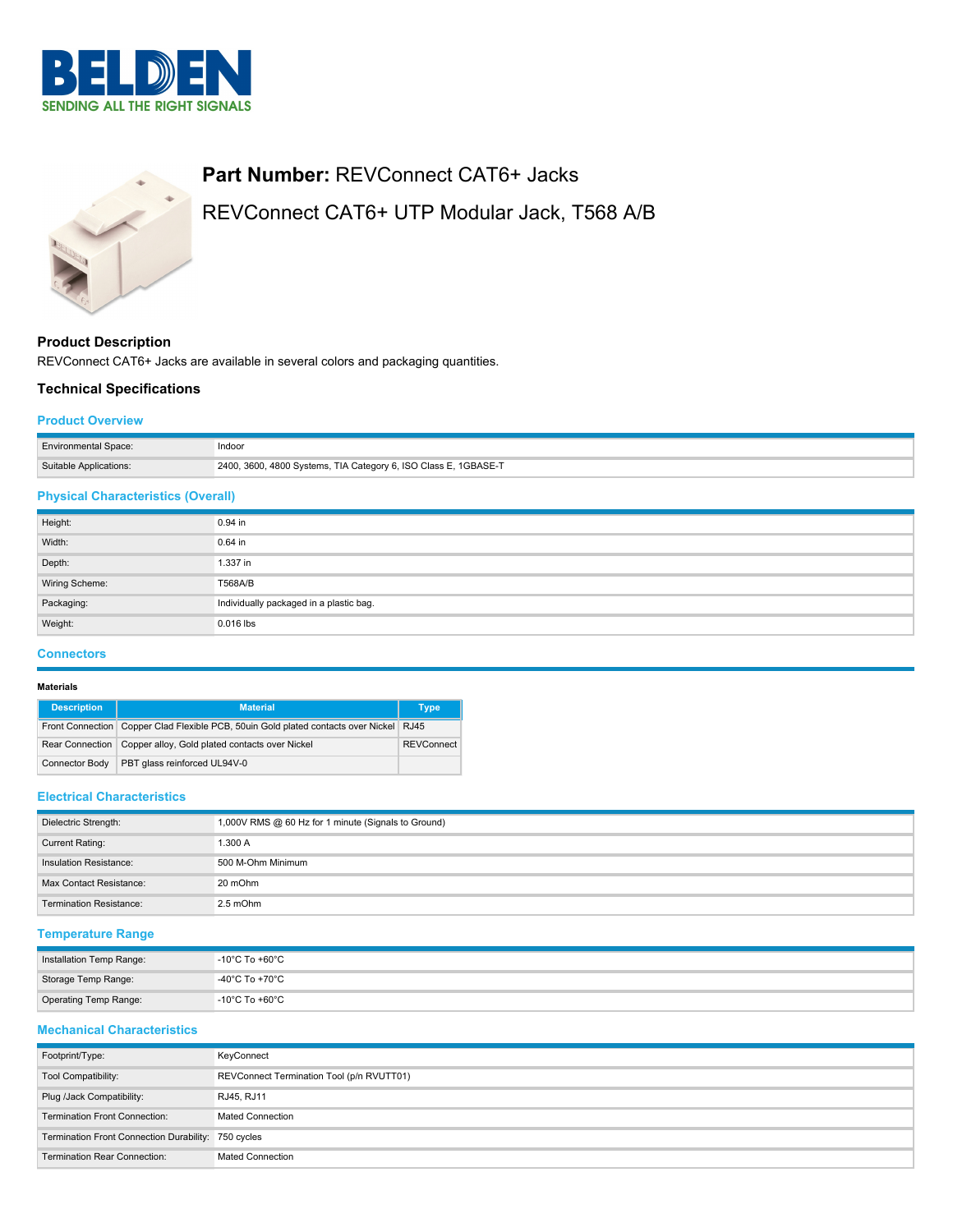| Termination Rear Connection Durability: 20 cycles |            |
|---------------------------------------------------|------------|
| Cable/Connector Retention:                        | 15 lbs.    |
| Connector/Hardware Retention:                     | 20 lbs     |
| Plug/Connector Retention:                         | 11.250 lbs |

## **Standards**

| UL Rating:                    | UL94V-0                                                                                                                                                                   |
|-------------------------------|---------------------------------------------------------------------------------------------------------------------------------------------------------------------------|
| Data Category:                | Category 6+                                                                                                                                                               |
| Telecommunications Standards: | Category 6 - TIA 568.C.2, Category 6 - ISO/IEC 11801:2002 Ed.2                                                                                                            |
| <b>IEEE</b> Specification:    | Power Over Ethernet (PoE) IEEE 802.3at type 1 and 2 (up to 30W), IEEE802.3bt/D1.7 type 3 and 4 (up to 100W), CISCO UPOE (up to 60W), Power over<br>HDBaseTTM (up to 100W) |
| Other Specification:          | UL 1863, IEC 60603-7, FCC part 68-F                                                                                                                                       |

## **Applicable Environmental and Other Programs**

| EU Directive 2002/95/EC (RoHS):          | Yes           |
|------------------------------------------|---------------|
| EU RoHS Compliance Date<br>(yyyy-mm-dd): | 2006-07-01    |
| MII Order #39 (China RoHS):              | <b>EUP 50</b> |

## **Flammability, LS0H, Toxicity Testing**

| UL Flammability: | UL2043 Air Handling Spaces |  |
|------------------|----------------------------|--|
| Safety Listing:  | c(UL)us Listed             |  |

## **Part Number**

Related Parts: Compatible with KeyConnect Faceplates, Adapters, Boxes and Patch Panels

## **Variants**

| Item#         | Color             | <b>Packaging</b> | <b>Wiring Scheme</b> |
|---------------|-------------------|------------------|----------------------|
| RV6MJKUAL-S1  | Almond            | Single Pack      | T568A/B              |
| RV6MJKUAL-B24 | Almond            | Bulk Pack (24)   | <b>T568A/B</b>       |
| RV6MJKUBK-S1  | <b>Black</b>      | Single Pack      | T568A/B              |
| RV6MJKUBK-B24 | <b>Black</b>      | Bulk Pack (24)   | T568A/B              |
| RV6MJKUBL-S1  | Blue              | Single Pack      | <b>T568A/B</b>       |
| RV6MJKUBL-B24 | <b>Blue</b>       | Bulk Pack (24)   | <b>T568A/B</b>       |
| RV6MJKUBR-S1  | <b>Brown</b>      | Single Pack      | T568A/B              |
| RV6MJKUBR-B24 | <b>Brown</b>      | Bulk Pack (24)   | T568A/B              |
| RV6MJKUGY-S1  | Gray              | Single Pack      | <b>T568A/B</b>       |
| RV6MJKUGY-B24 | Gray              | Bulk Pack (24)   | <b>T568A/B</b>       |
| RV6MJKUGN-S1  | Green             | Single Pack      | T568A/B              |
| RV6MJKUGN-B24 | Green             | Bulk Pack (24)   | T568A/B              |
| RV6MJKUIV-S1  | Ivory             | Single Pack      | T568A/B              |
| RV6MJKUIV-B24 | Ivory             | Bulk Pack (24)   | <b>T568A/B</b>       |
| RV6MJKUOR-S1  | Orange            | Single Pack      | <b>T568A/B</b>       |
| RV6MJKUOR-B24 | Orange            | Bulk Pack (24)   | <b>T568A/B</b>       |
| RV6MJKUPR-S1  | Purple            | Single Pack      | <b>T568A/B</b>       |
| RV6MJKUPR-B24 | Purple            | Bulk Pack (24)   | T568A/B              |
| RV6MJKURD-S1  | Red               | Single Pack      | <b>T568A/B</b>       |
| RV6MJKURD-B24 | Red               | Bulk Pack (24)   | T568A/B              |
| RV6MJKUTB-S1  | <b>TIA Blue</b>   | Single Pack      | <b>T568A/B</b>       |
| RV6MJKUTB-B24 | <b>TIA Blue</b>   | Bulk Pack (24)   | <b>T568A/B</b>       |
| RV6MJKUTN-S1  | <b>TIA Brown</b>  | Single Pack      | T568A/B              |
| RV6MJKUTN-B24 | <b>TIA Brown</b>  | Bulk Pack (24)   | T568A/B              |
| RV6MJKUTG-S1  | <b>TIA Green</b>  | Single Pack      | <b>T568A/B</b>       |
| RV6MJKUTG-B24 | <b>TIA Green</b>  | Bulk Pack (24)   | T568A/B              |
| RV6MJKUTO-S1  | <b>TIA Orange</b> | Single Pack      | <b>T568A/B</b>       |
| RV6MJKUTO-B24 | TIA Orange        | Bulk Pack (24)   | T568A/B              |
| RV6MJKUTP-S1  | <b>TIA Purple</b> | Single Pack      | <b>T568A/B</b>       |
| RV6MJKUTP-B24 | <b>TIA Purple</b> | Bulk Pack (24)   | T568A/B              |
| RV6MJKUTR-S1  | <b>TIA Red</b>    | Single Pack      | T568A/B              |
| RV6MJKUTR-B24 | <b>TIA Red</b>    | Bulk Pack (24)   | <b>T568A/B</b>       |
| RV6MJKUTY-S1  | <b>TIA Yellow</b> | Single Pack      | T568A/B              |